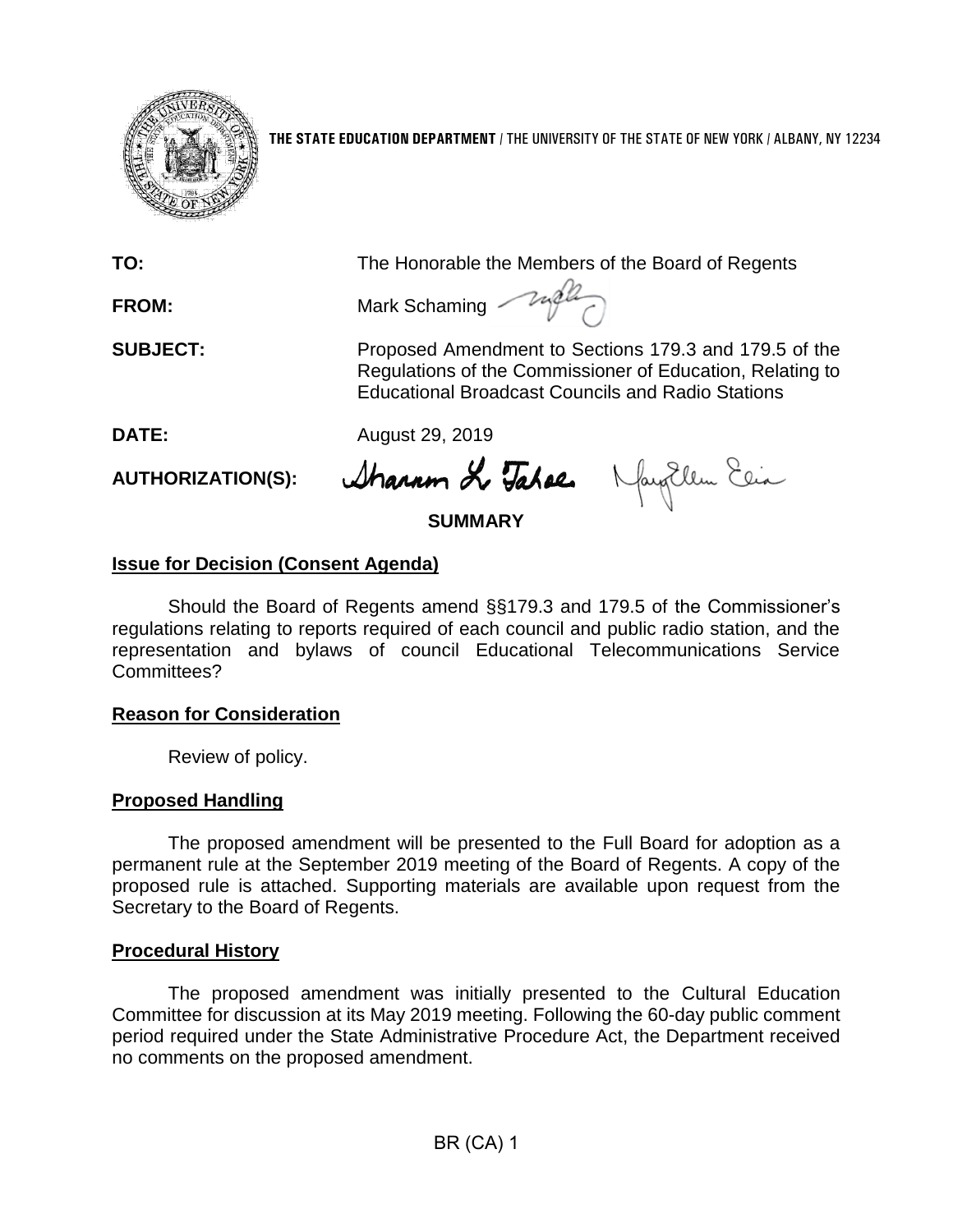#### **Background Information**

The proposed amendments to §179.3 of the Commissioner's regulations, last updated in 2003, are necessary to reduce costs incurred by each Council and Radio Station for redundant annual certified audits and to streamline the reporting process. The amendments include the following changes:

• updates language related to the required annual financial report and the time period for submitting this report, making it possible for councils and radio stations to each prepare one annual financial report, one annual certified audit and have one submission time period that complies with both State Education Department and Corporation for Public Broadcasting reporting requirements. With this change, councils and radio stations reduce redundancy and save money.

The proposed amendment also amends §179.5 of the Commissioner's regulations relating to the councils' Educational Telecommunications Service Committees. The amendments include the following changes:

- Requires the Committee's composition to include representative from "cultural education institutions" and provides examples of these organizations, such as: museums, archives, libraries, science centers, zoos, planetariums, university art galleries, etc. This change will expand the pool of qualified educators from which to recruit committee representatives and help with finding the diversity and expertise the councils' work requires.
- Updates language related to the enacting of committee bylaws. Currently committee representatives enact their own bylaws. The proposed amendment will give each councils' trustees final approval of committee bylaws.

#### **Related Regents Items**

[May 2019: Proposed Amendment to Section 179.3 and 179.5 of the Regulations](http://www.regents.nysed.gov/common/regents/files/519ced1.pdf)  [of the Commissioner of Education Relating to reports required of each council](http://www.regents.nysed.gov/common/regents/files/519ced1.pdf)  [and public radio station, and the representation and bylaws of council](http://www.regents.nysed.gov/common/regents/files/519ced1.pdf)  [Educational Telecommunications Service Committees](http://www.regents.nysed.gov/common/regents/files/519ced1.pdf) (http://www.regents.nysed.gov/common/regents/files/519ced1.pdf)

#### **Recommendation**

VOTED: That Sections 179.3 and 179.5 of the Regulations of the Commissioner of Education be amended, as submitted, effective September 25, 2019.

#### **Timetable for Implementation**

If adopted at the September 2019 Regents meeting, the permanent rule will take effect on September 25, 2019.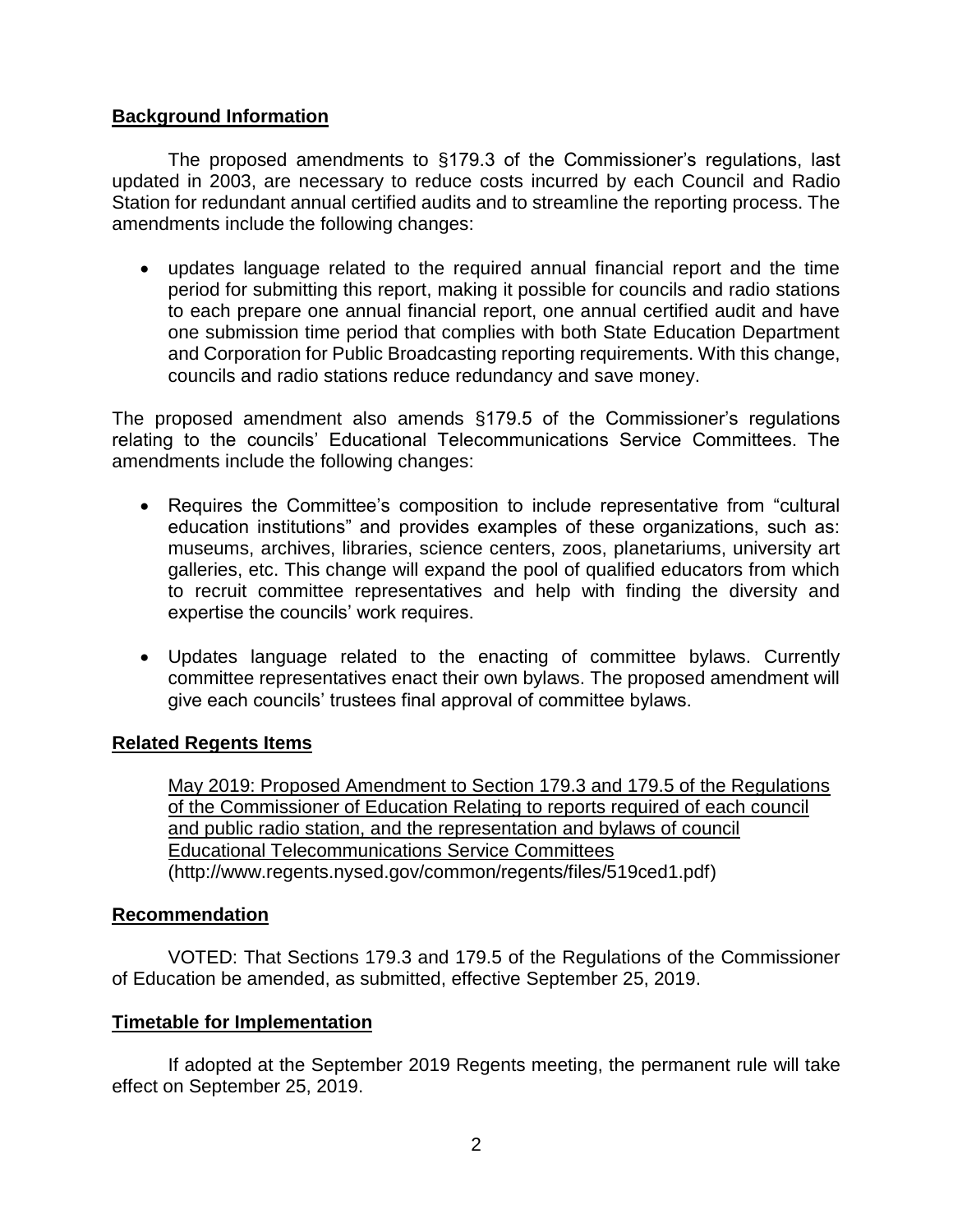#### **Attachment A**

#### AMENDMENT TO THE REGULATIONS OF THE COMMISSIONER OF EDUCATION

Pursuant to Education Law sections 207, 236 and Chapter 50 of the Laws of 1975.

1. Section 179.3 of the Regulations of the Commissioner of Education is amended, to read as follows:

Section 179.3 Schedule of payments.

(a) Each council and public radio station shall be paid according to the following procedure:

(1) Reports required.

(i) Each council shall submit the following reports:

 $(a)$ ...

 $(b)$  . . .

(c) a certified audit within [five] six months of the close of the fiscal year.

 $(d)$  . . .

 $(e)$  . . .

(f) [the Education Department financial report within five months of the close of the fiscal year] an annual financial report in a form prescribed by the Commissioner within six months of the close of the fiscal year.

(g) A quarterly education report within one month of the close of the quarter.

(ii) Each radio station shall submit the following reports:

 $(a) \ldots$ 

(b) a certified audit within [five] six months of the close of the fiscal year.

3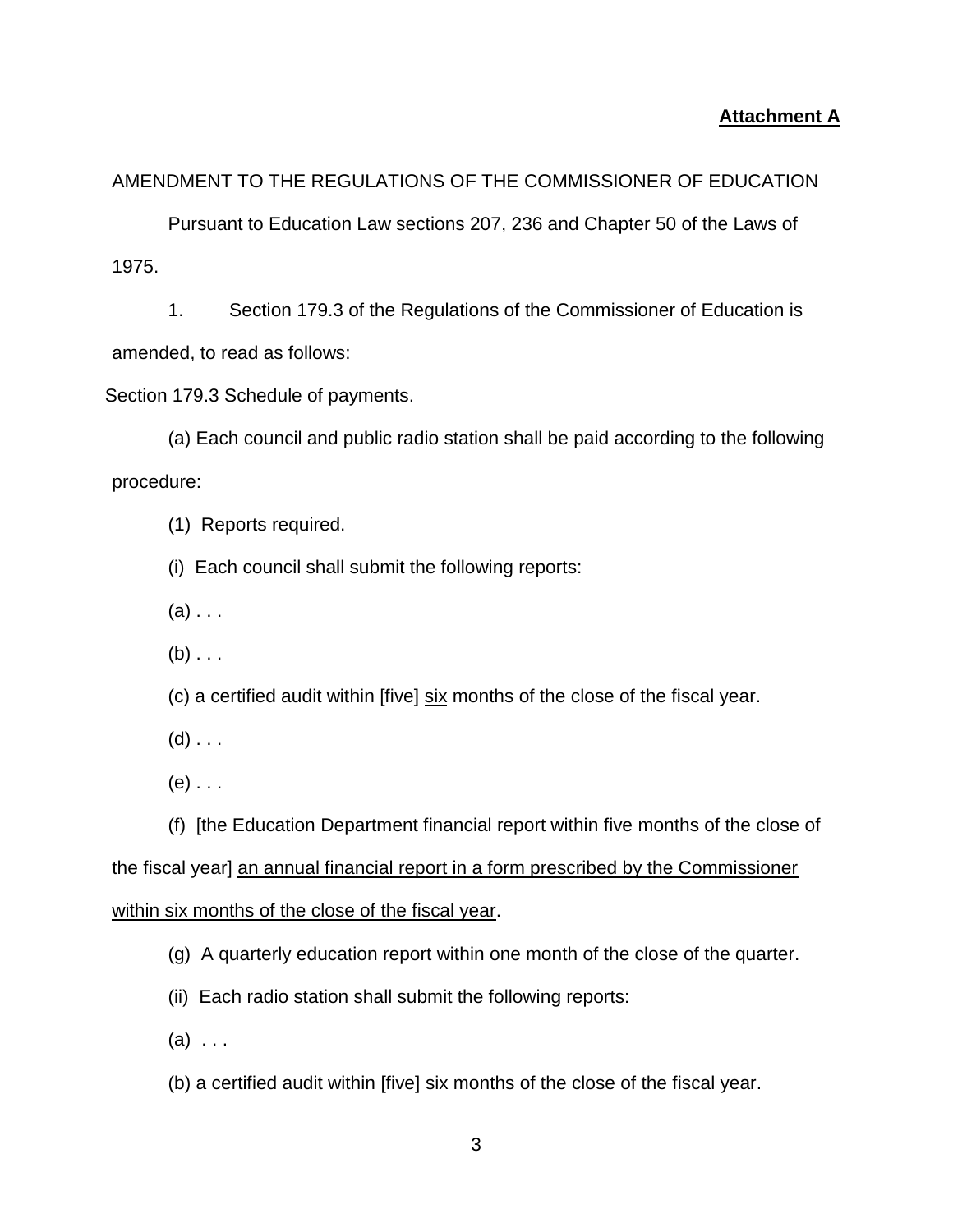$(c)$  . . . . . .

 $(d)$  . . .

(e) [the Education Department financial report within five months of the close of the fiscal year] an annual financial report in a form prescribed by the Commissioner within six months of the close of the fiscal year.

 $(iii)$  . . .

2.Section 179.5 of the Regulations of the Commissioner of Education is amended, to read as follows:

Section 179.5 Educational Telecommunications service committee.

(a) Purpose. An educational telecommunications service committee shall be formed by each of the councils in each of the several regions of the State. The geographical boundaries of each region shall be defined by the commissioner, based on State needs and on advice from the council in each region. Each committee shall mutually develop an educational service with the regional council. The committee(s) shall represent public and private schools and other educational organizations, and for purposes of this section, cultural education institutions which shall include museums, historical societies, libraries, science centers, zoos, planetariums, university art galleries, etc., within that region, in order to meet the educational needs of learners.

(b) Organization. Representatives from educational organizations must reflect the diversity and proportional representation of the region. Participating representatives shall elect the officers of the committee(s) [and shall enact bylaws necessary for the operation of the committee(s)] Committees shall function according to bylaws approved by each councils' trustees. Each committee shall submit to the commissioner a plan for the committee to develop the lifelong learning goals/objectives and services of the

4